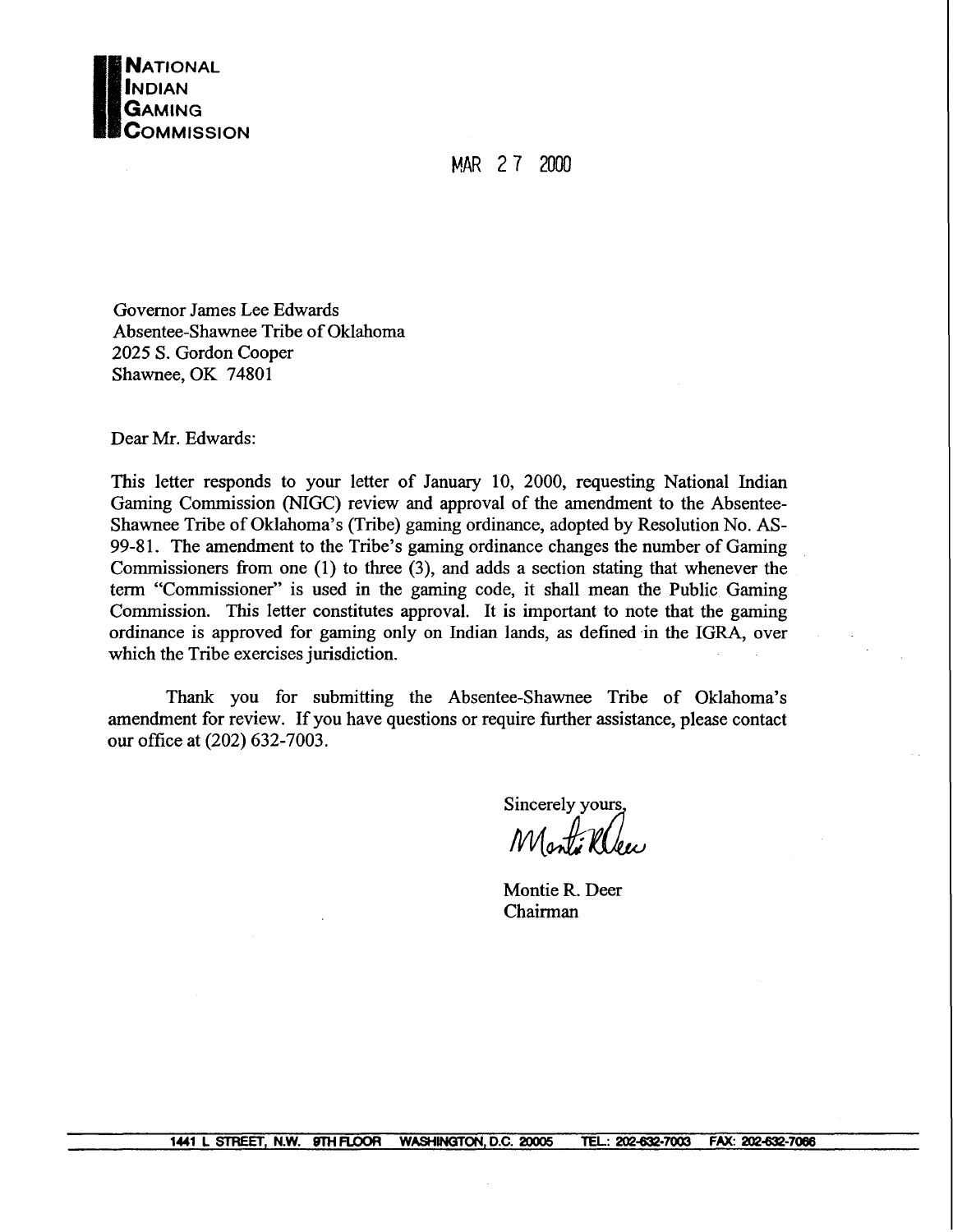$JAN$  /  $3$  2000

#### LEGISLATIVE

## RESOLUTION NO. AS-99-81 ABSENTEE-SHAWNEE TRIBE OF OKLAHOMA SPECIAL EXECUTNE COMMITTEE MEETING DECEMBER 27,1999

A RESOLUTION DULY ADOPTED BY THE EXECUTIVE COMMITTEE OF THE ABSENTEESHAWNEE TRIBE OF OKLAHOMA ADOPTING AN AMENDMENT TO THE ABSENTEE SHAWNEE TRIBE OF OKLAHOMA, GAMING CODE TO INCREASE THE NUMBER OF GAMING COMMISSIONERS FROM ONE (1) TO THREE **(3),** AND AMENDING TITLE I. - DEVELOPMENT, ADMINISTRATION, AND ENFORCEMENT, SECTIONS 101 THROUGH 111 AND ADDING SECTION 112.

- WHEREAS, the Absentee-Shawnee Tribe of Oklahoma is a federally recognized Indian tribe exercising all inherent sovereign rights fiom time immemorial; and
- WHEREAS, the Absentee-Shawnee Tribe of Oklahoma **has** a Constitution approved by the Department of the Interior, last amended in August 1988; and
- WHEREAS, the Executive Committee ofthe Absentee-Shawnee Tribe of Oklahoma is empowered by the Constitution to speak and otherwise conduct business in the name of, and on behalf of, the Absentee-Shawnee Tribe of **Oklahoma;** and
- WHEREAS, it is the responsibility of the Executive Committee to uphold its constitutional responsibility to the Tribe and its membership as the highest priority; and
- WHEREAS, to better and more fairly allot gaming regulatory responsibilities for the oversight of Tribal Gaming under the Absentee Shawnee Tribe of Oklahoma, Gaming Code (the "AST Gaming Code"); and
- WEEREAS, it is believed in the best interest of the Tribe that the Commission composed of one (1) member be increased to a Commission of three (3) individuals; and
- WHEREAS, to accomplish the increase in the number of Commissioners it is necessary to amend the AST Gaming Code, TITLE I. - DEVELOPMENT. ADMINISTRATION AND ENFORCEMENT, Sections 101 through 111 and adding Section 112, as attached hereto as Exhibit "A".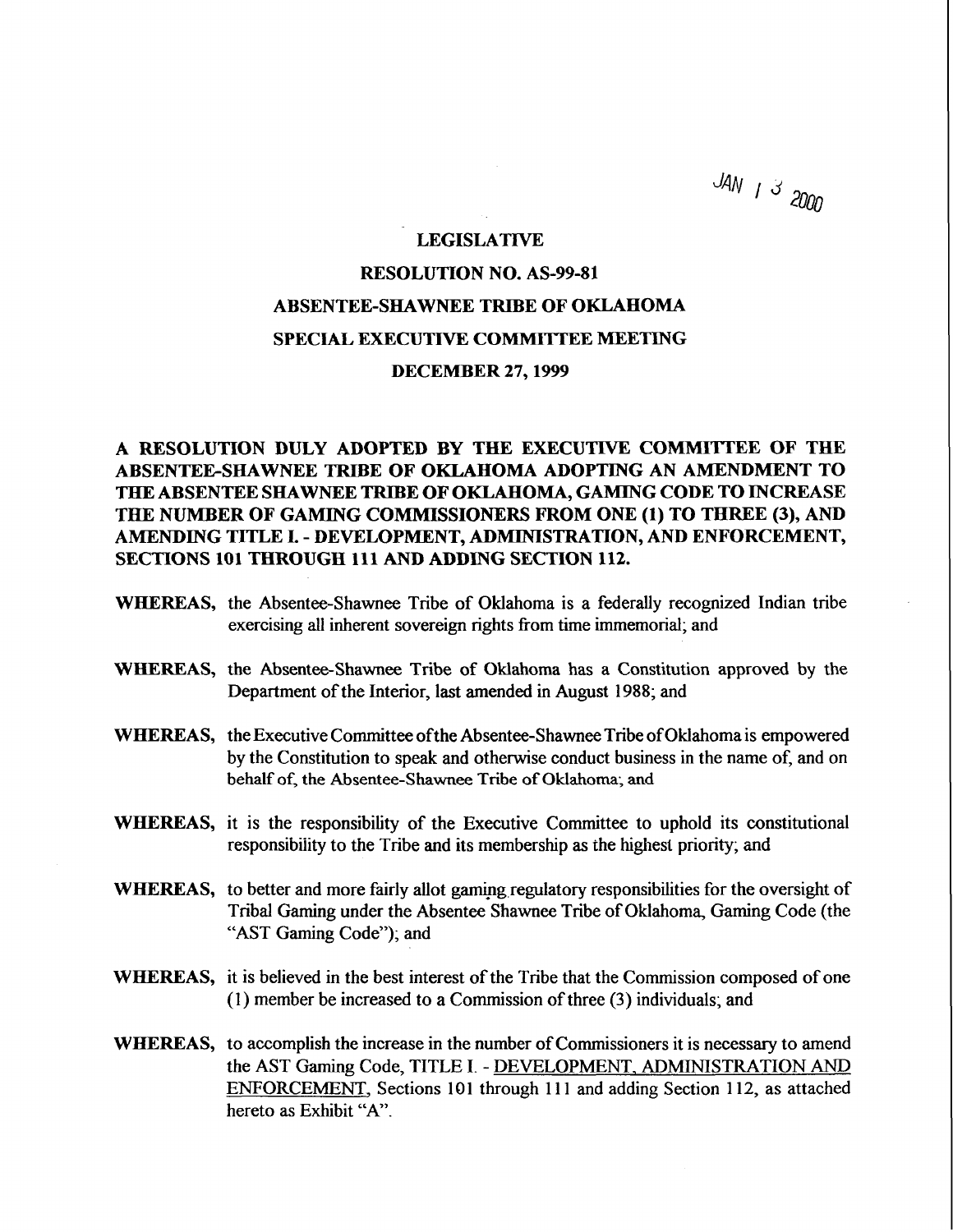Resolution No. L-AS-99-8 **<sup>1</sup>** December 27, 1999 Page 2 of 2

**NOW THEREFORE BE IT RESOLVED** that the Executive Committee ofthe Absentee Shawnee Tribe of Oklahoma hereby adopts an amendment to the Absentee Shawnee Tribe of Oklahoma, Gaming Code to increase the number of Gaming Commissioners from one (1) to three (3), and amending TITLE I. - DEVELOPMENT, ADMINISTRATION, AND ENFORCEMENT, Sections 101 through 111 and adding Section 112.

#### **CERTIFICATION**

We, James "Lee" Edwards, Governor and Russell B. Ellis, Secretary of the Absentee-Shawnee Tribe of Oklahoma, do hereby certify that this Resolution No. L-AS-99-81 to be a true and exact copy as approved by the Executive Committee of the Absentee-Shawnee Tribe of Oklahoma at a duly called meeting held December 27, 1999, there being a quorum present, by vote of: 3 **in favor, 1 opposed, and 0 abstentions, as follows: Lt. Governor Wilson: Yes, Secretary Ellis: Yes, Treasurer Pearce: No, Representative Little Axe: Yes, Governor's vote, if required, NIA.** 

*k&d*  " EDWARDS, Governor

**JAMES** 

RUSSELL B. ELLIS, Secretary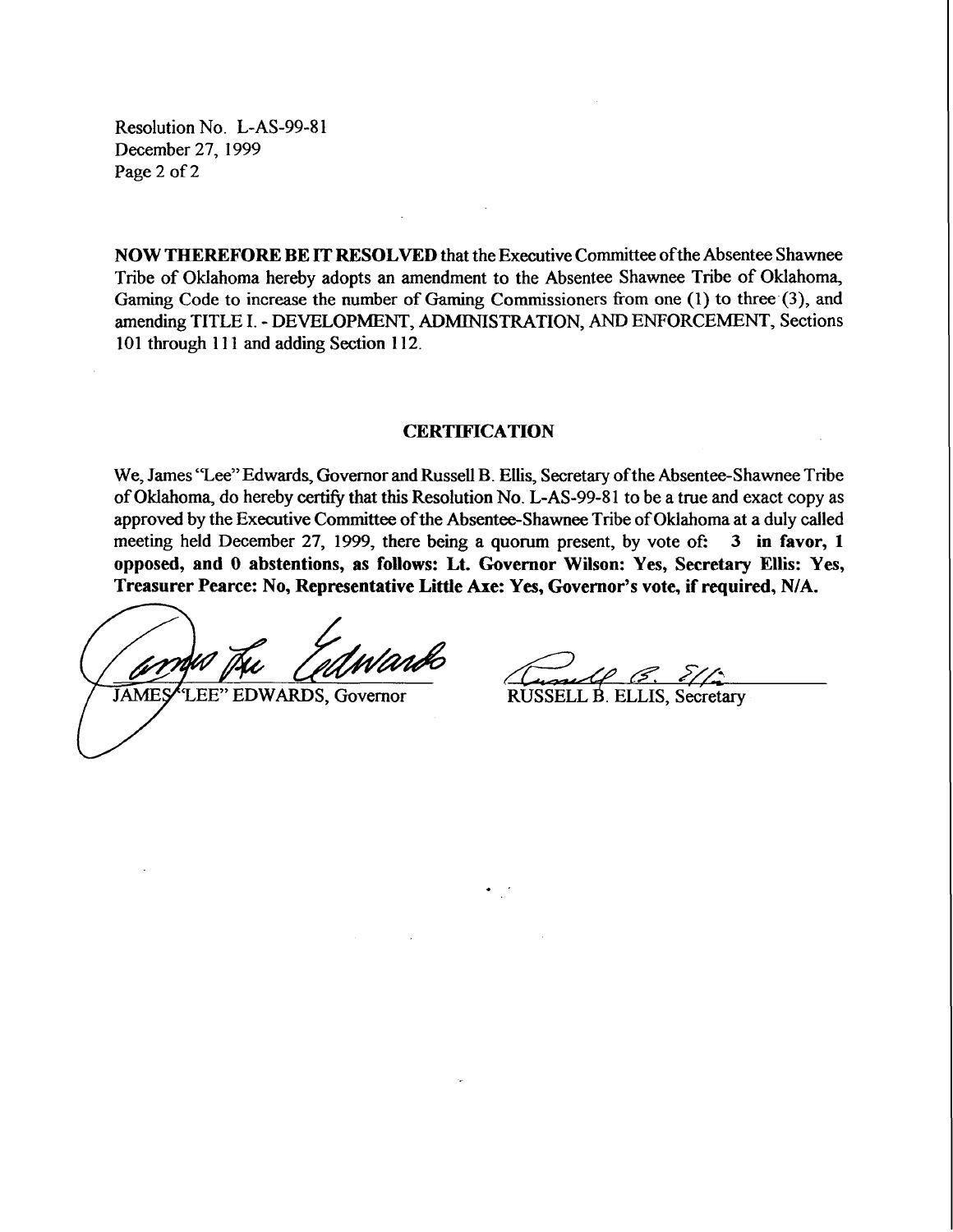# D R A F T

### TITLE I. - DEVELOPMENT. ADMINISTRATION AND ENFORCEMENT

- Section 101. Office of Public Gaming Commission Established. In order to provide for the orderly development, administration, and regulation of gaming, as well **as** other authorized enterprises within the jurisdiction of the Absentee Shawnee Indian Tribe of Oklahoma, there is established the office of Public Gaming Commission. The Governor shall nominate persons to serve as the Commissioners, subject to confirmation by the Executive Committee. Said Commissioners shall be seated for a period of three **(3)**  years. Once appointed the three **(3)** member Commission shall select a Chairperson to conduct meetings. A quorum for the conduct of business shall be at least the three (3) member Commission. Each Commissioner is vested with one (1) vote for any decision. The Commissioners may be removed fiom office prior to the end of any term only for cause by Ordinance. The Commissioners may be suspended by the Executive Committee for ninety **(90)** days. During such suspension the Executive Committee may appoint a qualified person to act as a replacement for the suspended Commissioner. Further, should any vacancy occur in the positions of the Public Gaming Commission, the nomination process shall be initiated by the Governor and the unexpired portion of the Commissioner's term shall be filled in the same manner **as** the initial appointment of a Commissioner.
- Section **102.** A. The Public Gaming Commission shall be charged with the sole responsibility of administering and enforcing the provisions of this Code.
	- **B.** It shall be the responsibility of the Public Gaming Commission to promulgate regulations necessary to administer the provisions of this Code. These duties shall include but not limited to the following:
		- **(1)** Printing and making available application forms for initial and renewal licenses, as well as any other necessary licenses.
		- (2) Supervising the collection of all fees and taxes prescribed in this Code and other ordinances in regard to gaming and gaming related activities.
		- (3) Processing all license applications.
		- (4) Issuing licenses.
		- (5) Determining applicable license fees
		- (6) Auditing all returns
		- (7) Review all gaming operation contracts, records, documents, and anything else necessary and pertinent to the financial accountabilities of licensees or enforcement of any provision of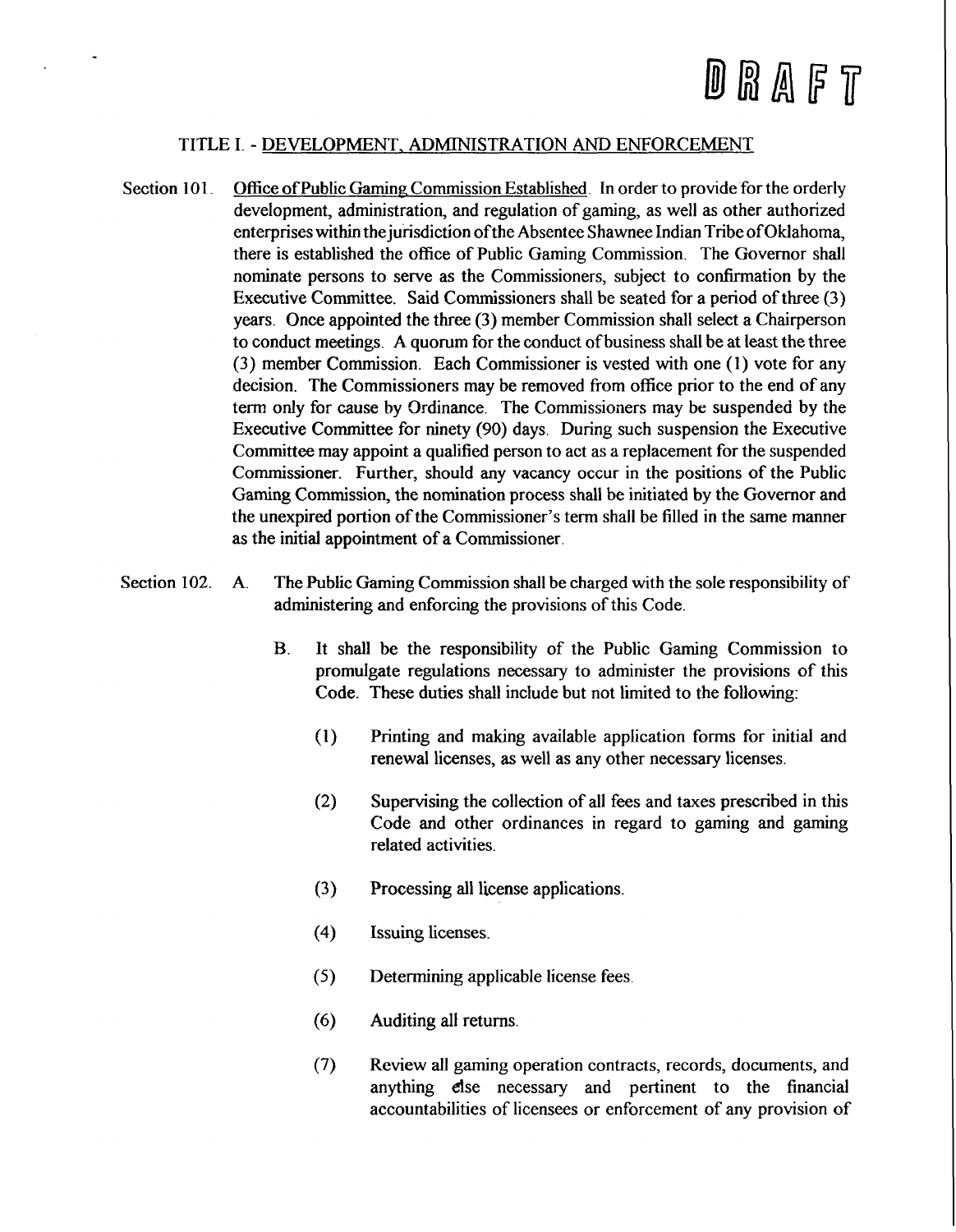gaming operation contracts, agreements, this, and related Ordinances.

- **(8)** The Public Gaming Commission shall have the power and authority to deny any application, to limit, condition, suspend, or restrict any license, make a finding of suitability or approval of the license, or a finding of suitability or approval of or the imposition of a fine upon any person licensed for any cause deemed reasonable by the Public Gaming Commission, or to make assessment for money owed the Absentee Shawnee Tribe of Oklahoma by contract or taxation and to levy collection of the same with or without notice.
- **(9)** The performance of any other duties required in the Code or any amendments thereto or other duties which may hereafter be specified by the Public Gaming Commission.
- **(10)** Defend their actions in any court of competent jurisdiction or initiate any actions with consent of the Executive Committee.
- Section 103. The Public Gaming Commission may exercise any proper power and authority necessary to perform the duties assigned by this Code, and is not limited by any enumeration of powers in this chapter.

 $\sim$ 

 $\sim 10^{-1}$ 

- Section **104.**  The Public Gaming Commission may refuse to reveal, at any court proceedings, the identity of any informant, if such revelation would subject the informant to bodily harm.
- Section 105. Regular and special meetings of the Public Gaming Commission may be held, at the discretion of the Public Gaming Commission, at such time and places as may be convenient and open to tribal members, with notice posted in a public place at least twenty-four (24) hours prior to the meeting.
- Section 106. The Public Gaming Commission may organize and form divisions as may be necessary and from time to time alter such plan of organization as may be expedient. The Public Gaming Commission shall recommend the budget for operations to the Executive Committee, and take any other steps necessary to fulfill duties and responsibilities under the Code.
- Section 107. In adopting, amending, or repealing any regulations under this Code, the Public Gaming Commission shall give prior notice of the proposed action to all licensees and other persons whom the Public Gaming Commission has reason to believe have a legitimate and bona fide interest in such proposed action.

Section **108.**  The Public Gaming Commission shall afford an applicant for a license or permit an

**r**